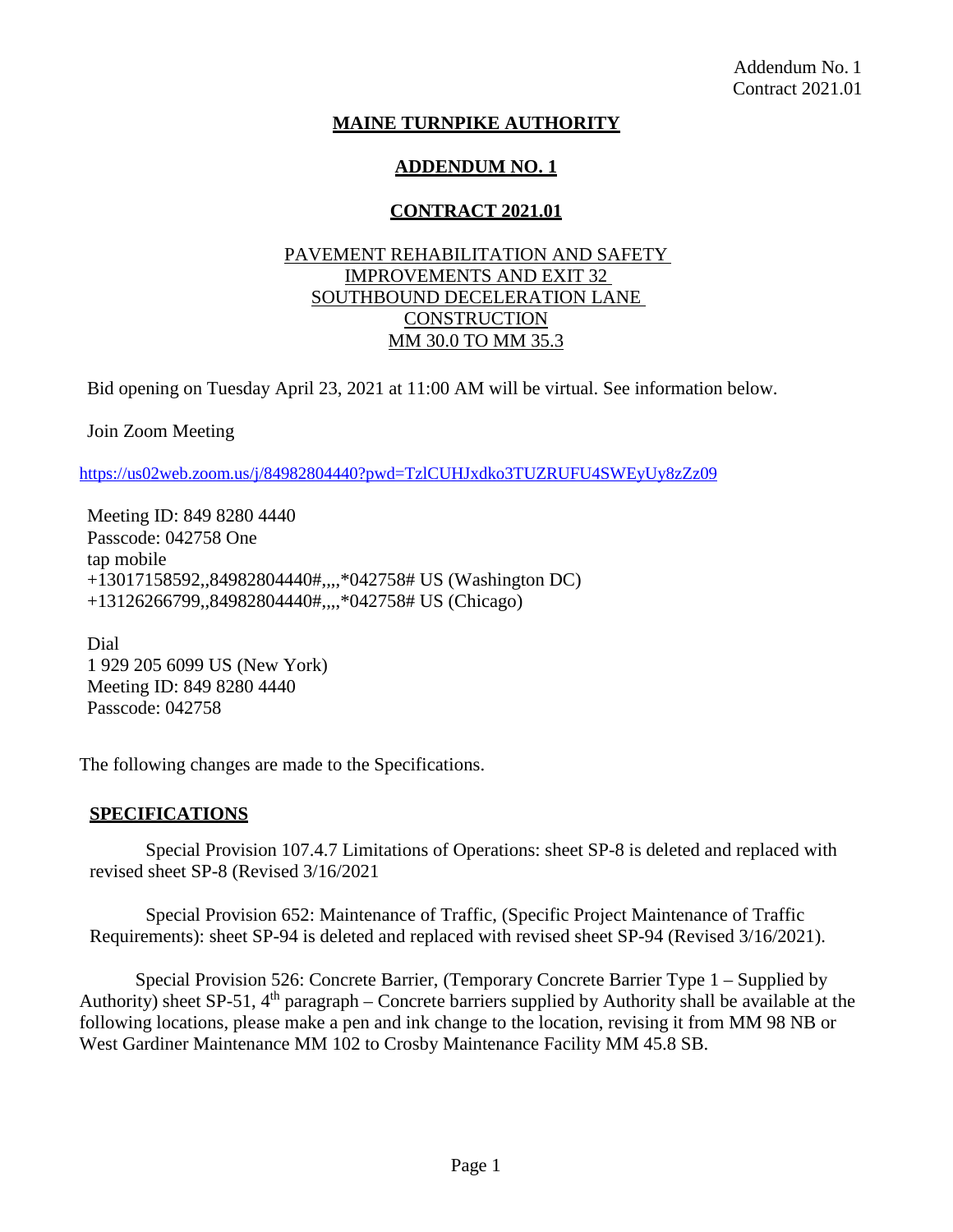### **QUESTIONS**

**The following questions were submitted to the Maine Turnpike Authority in writing. The answers to the questions are noted. Bidders shall utilize this information in preparing their bid.**

**Question 1:** Item 202.205 Rumble Strips, the unit measure is Each, should it be (LF) Linear Feet?

**Answer:** Rumble strips will be paid by the each. Refer to Plan Sheet D-5 and SP-17 & 18 of the contract book for details.

#### **ATTACHMENTS**

| Specifications | $(2 \text{ pages})$ |
|----------------|---------------------|
| Pre-Bid Agenda | $(4 \text{ pages})$ |

**Notes:** The above items shall be considered as part of the bid submittal.

The total number of pages included with this addendum is eight (8).

All bidders are requested to acknowledge the receipt of the Addendum No. 1 by signing below and faxing this sheet to Nathaniel Carll, Purchasing Department, Maine Turnpike Authority at 207-871-7739. Bidders are also required to acknowledge receipt of this Addendum No. 1 on Page P-6 of the bid package.

Business Name

Print Name and Title

Signature

Date

March 19, 2021

Very truly yours,

MAINE TURNPIKE AUTHORITY Nathaniel Carll Purchasing Department Maine Turnpike Authority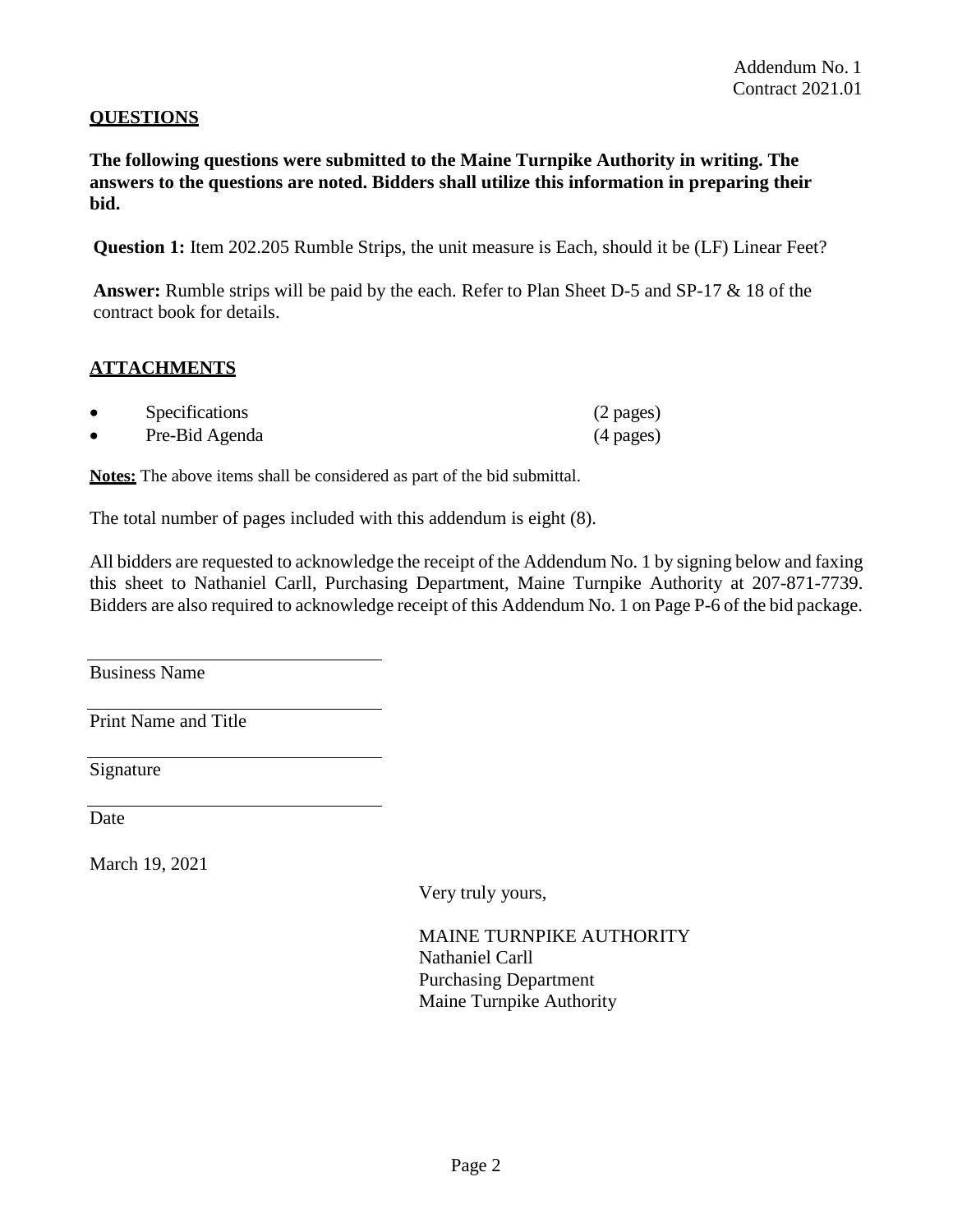107.4.7 Limitations of Operations:

#### Roadway and Clear Zone--Traffic Control Requirements

The construction in each location shall proceed expeditiously. Once milling and/or paving operations commence for every day/night not worked (milling or paving) when work is allowed by Contract and weather, the Contractor will be charged a fee in the amount of \$1,000 (excluding inclement weather days).

The Contractor will be allowed to work on both bounds at the same time. The Contractor shall complete his milling operation in one location prior to beginning his milling operation in the other location unless otherwise approved by the Resident. The paving operation shall begin within seven calendar days of all milling being complete per location. The Contractor shall complete the paving operation in one location prior to beginning his paving operation in other location. The Contractor will be allowed to work in two separate work areas on each roadway. The work areas are not required to be in the same lane.

The Contractor shall begin the paving operation in Lane 1 (inside passing lane), followed by Lane 2, and then Lane 3 (travel lane).

The Contractor shall secure all catch basin grates with Sikaflex 1a before being allowed to shift traffic onto the outside shoulder. This work will be incidental to Item 652.361.

The Contractor shall limit the milling operations such that temporary pavement markings or pavement markers are applied daily prior to the roadway being open to traffic.

Lane closure(s) will not be allowed over a weekend or Holidays unless approved otherwise by the Resident.

The Contractor shall keep a 12 foot wide lane open for traffic during his milling and paving operations unless approved otherwise by the Resident. **However, the Minimum main line width for a single travel lane shall be 14 ft and minimum ramp widths of 16 ft which must be maintained at all times, from ½ hour before sunrise and ½ hour after sunset as indicated on the Sunrise/Sunset Table at:<http://www.sunrisesunset.com/usa/Maine.asp> . If the Project town is not listed, the closest town on the list will be used as agreed at the Preconstruction Meeting.**

Temporary bituminous ramps will be required at all butt joints.

Traffic will be allowed to traverse the longitudinal joint where the pavement is lower in one lane than the adjacent lane.

#### 110.3.9 Administrative & General Provisions

This Subsection is amended by the addition of the following:

Under Paragraph A, Additional Insured, in addition to the Authority, the Maine Water Company shall also be named as an additional insured.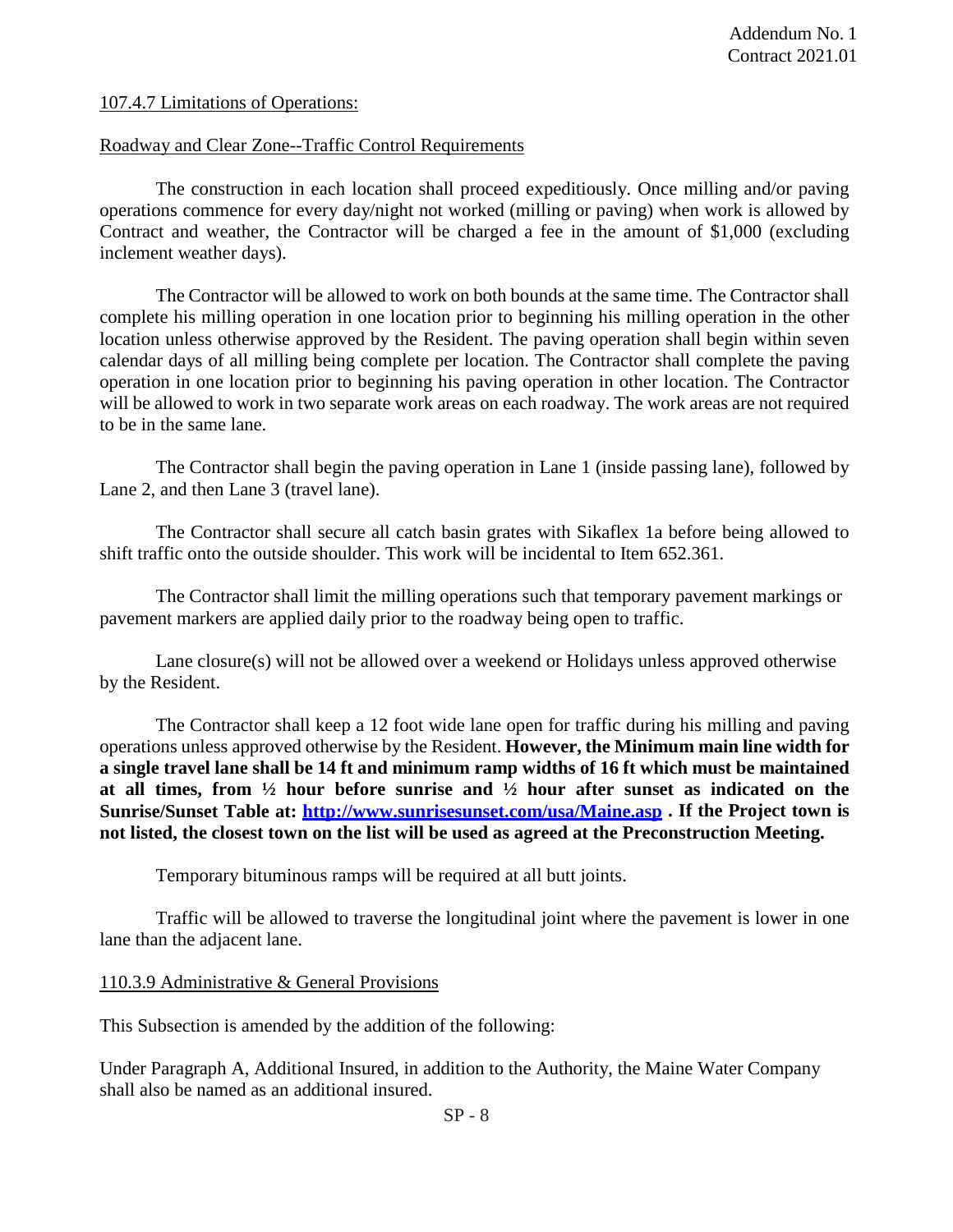# SPECIAL PROVISION

# SECTION 652

#### MAINTENANCE OF TRAFFIC

#### (Specific Project Maintenance of Traffic Requirements)

This Specification describes the specific project maintenance of traffic requirements for this Project.

The following minimum traffic requirements shall be maintained. These requirements may be adjusted based on the traffic volume when authorized by the Authority.

**Temporary lane closures that would restrict travel to one lane in each direction shall be conducted at night between the times presented in the table below. Liquidated damages shall be assessed at \$1,000/five (5) minutes for every five minutes that a temporary lane closure is in place outside the times presented in the table below.**

During milling and paving operations, the lane(s) adjacent to the lane in which work is being performed shall also be closed to traffic.

The following shall dictate at what rate speed shall be reduced when work is being performed.

50 MPH Speed Limit – for all Paving and Milling Operations 60 MPH Speed Limit – for all other Operations

Temporary Concrete Barrier will only be allowed when there is an active work area behind it. Set up of the temporary concrete barrier shall occur just prior to the start of work and shall be removed as soon as the work is completed or as otherwise approved by the Resident.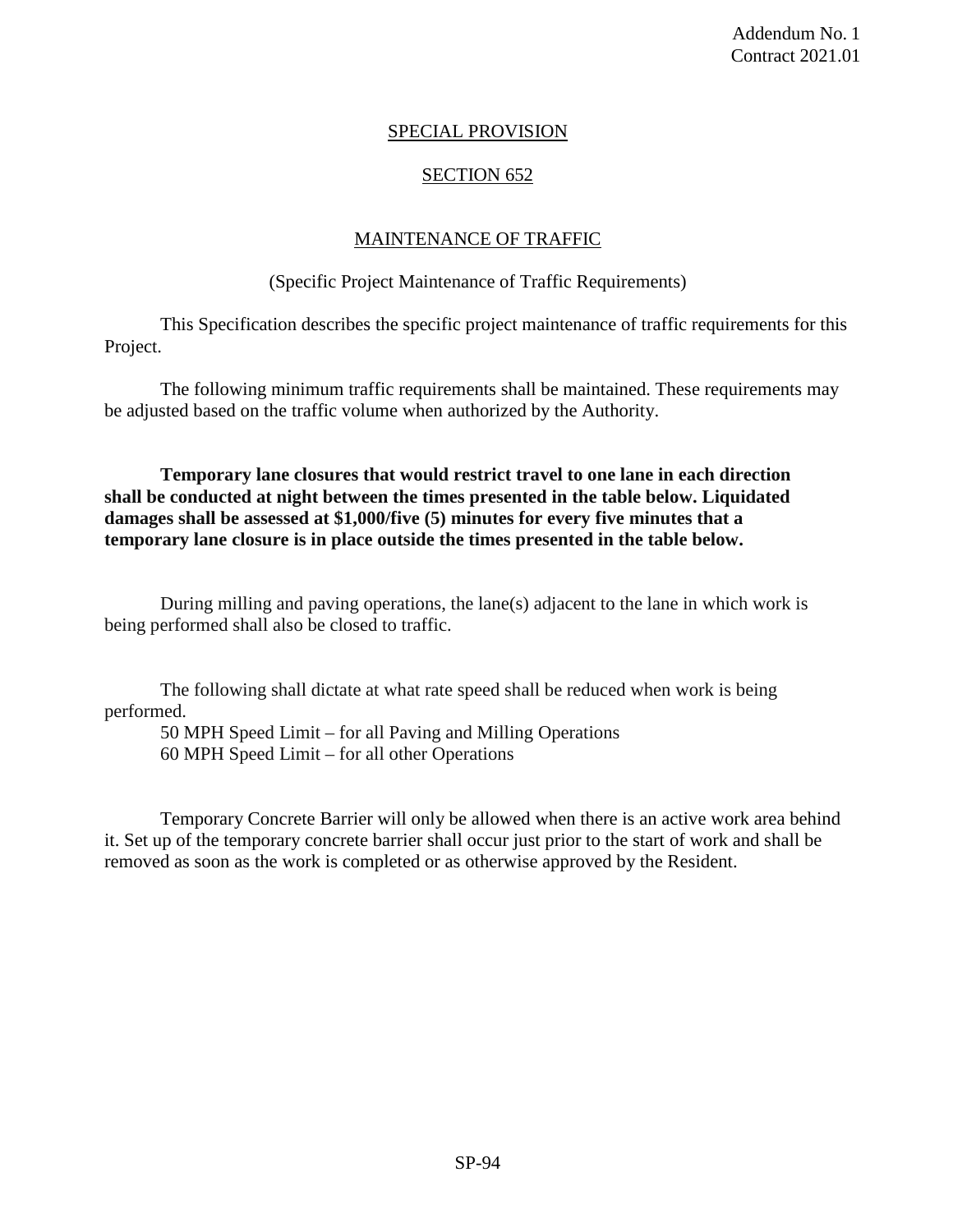# **MAINE TURNPIKE AUTHORITY**

# Pre-Bid Conference

# CONTRACT 2021.01

### Pavement Rehabilitation, Guardrail, and Safety Improvements MM 30.0 to MM 35.3

# March 12, 2021 1:00 PM

# 1) Location:

- a) The general limits of work are MM 30.0 to MM 35.3 Milling and Paving travel lanes, Median Restoration, Guardrail adjustments, Construction of a Deceleration Lane at exit 32 SB, Stream Relocation and Drainage improvements.
- 2) General Description:
- 3) The pavement rehabilitation work consists of milling and filling three 12-foot-wide lanes and the median shoulder for both northbound and southbound, including the median crossovers. The work includes milling and filling the median cross overs at mile marks 31.1 and 34.1. The work also involves the removal of excess material in the median to restore proper drainage, guardrail adjustments, clearing, the construction of a deceleration lane on southbound exit 32 that will require the relocation of 490 linear feet of stream channel relocation, and 0.37 acre of adjacent temporarily disturbed wetlands restored to wetland conditions, lighting standards relocated, watermain relocation, pavement markings, maintenance of traffic, and all other work incidental thereto in accordance with the Plans and Specifications.
- 4) Bid:
	- a) Bid deadline Tuesday, March 23, 2021 at 11:00 AM at MTA headquarters 2360 Congress Street, Portland. All registered plan holders will be sent a Zoom Link/Call in number for the bide opening.
	- b) For general information regarding Bidding and Contracting procedures, contact Nate Carll, Purchasing Manager, at (207)482-8115 or ncarll@maineturnpike.com.
- 5) For Project specific information, fax all questions to Nate Carll, Purchasing Manager, at (207) 871- 7739 or email ncarll@maineturnpike.com. Responses will not be prepared for questions received by telephone.
- 6) Notification:
	- a) Contractor shall notify and obtain approval from the Authority prior to visiting the Project sites for field inspection. The contact person is Mr. Steve Tartre at (207) 871-7771, ext. 144 or startre@maineturnpike.com.
- 7) Contract Specifications:
	- a) The Specifications are divided into three parts: Part I, Supplemental Specifications, Part II, Special Provisions and Part III, Appendices. Contractor is to review updated Supplemental Specifications.
	- b) The Maine Turnpike Authority 2016 Supplemental Specifications are additions and alterations to the 2014 Maine Department of Transportation Standard Specifications. They are available online at http://www.maineturnpike.com/Projects-Planning/Construction-Contracts.aspx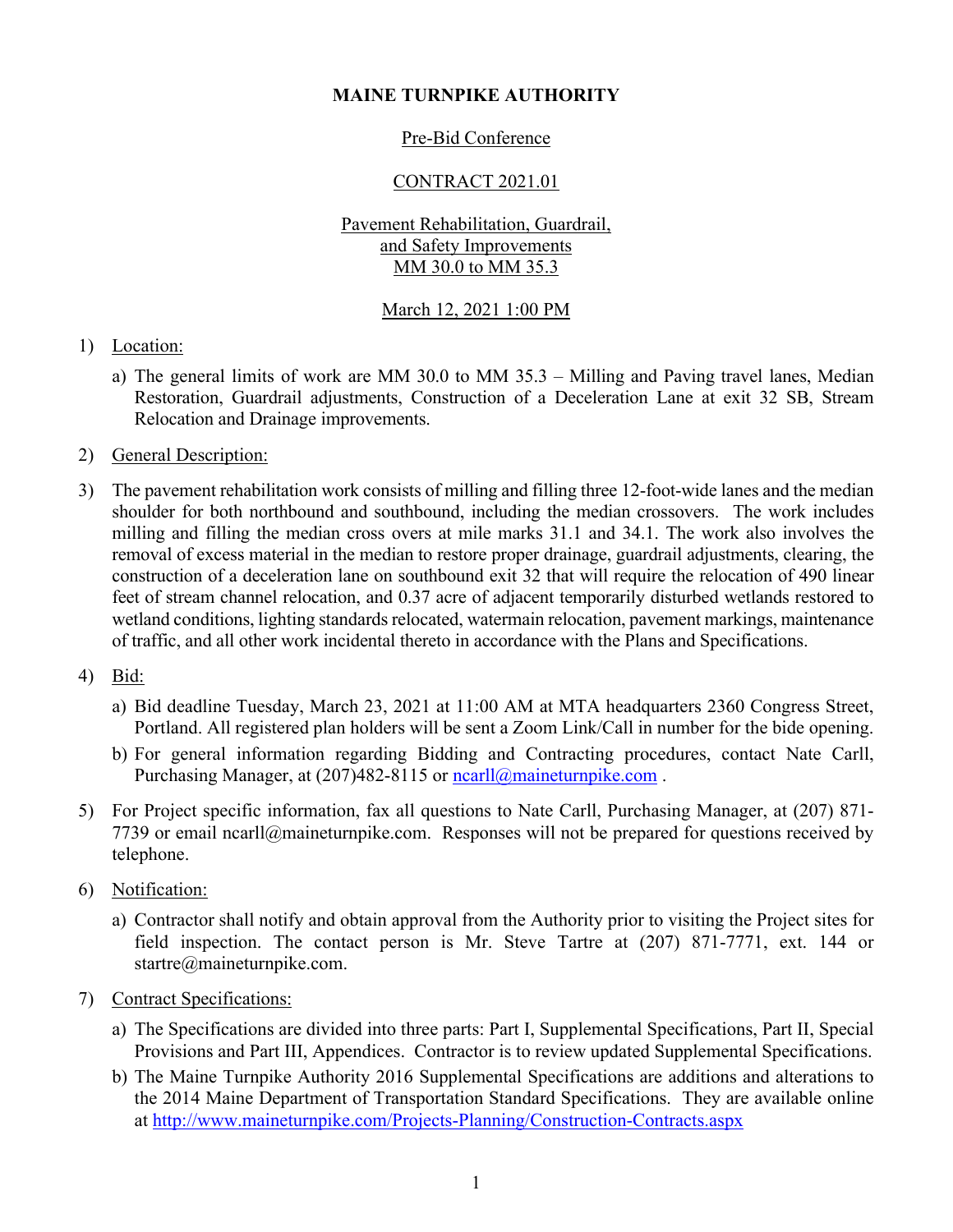- 8) Construction Schedule/Prosecution of Work:
	- a) March 25, 2021 MTA Board to consider Contract Award
	- b) September 11, 2021 Substantial Completion
	- c) September 25, 2021 Final Completion
	- d) Supplemental Liquidated damages will be assessed for each calendar day that substantial completion is not achieved.
	- e) The Milling activities shall not begin until all Guardrail Work, Median Restoration, and the Riprap Installation is complete.
- 9) Utility Coordination Special Provision 104.4.6):
	- a) Maine Water has two redundant watermains adjacent to each other that cross under the turnpike in the area of exit 32. Exact location(s) will be verified by the water district.
	- b) One watermain will be relocated under this contract. See the special provision and appendix for information regarding this work.
	- c) Coordination between the Prime Contractor, Maine Water and their Subcontractor must occur in order that the watermain relocation work is completed prior to the start of excavation or any other work relating to the stream relocation work at exit 32 southbound.
- 10) Permit Requirements (Special Provision 105.8.2):
	- a) See Special Provisions, Appendix A, and note the following: Final Tier 3 NRPA Permit and ACOE Category 2 General Permit authorization is anticipated on or about June 10, 2021. A copy of the Maine DEP Tier 3 NRPA Permit and ACOE Category 2 General Permit and associated permit conditions will be provided to the contractor when they are available.
	- b) A Permit By Rule has been submitted for the proposed clearing. All Clearing needs to be complete by June 1, 2021.
	- c) The LOD for this Contract, has been estimated to be 13.8 acres, of which 12.2 acres are exempt from the Maine Construction General Permit as it is routine maintenance. The remaining, non-exempt work is subject to the provisions of the Maine Construction General Permit.
	- d) Compliance with the erosion and sedimentation control requirements outlined in this Contract is required by the Contractor.
	- e) The Contractor shall comply with the conditions outlined in the Maine Pollutant Discharge Elimination System General Permit for stormwater discharge associated with construction activity. The Contractor shall indemnify and hold harmless the Maine Turnpike Authority or its agents, representatives and employees against any and all claims, liabilities or fines arising from or based on the violation of the above noted permits. The Project shall be performed in accordance with the MaineDOT Best Management Practices (BMP) latest issue.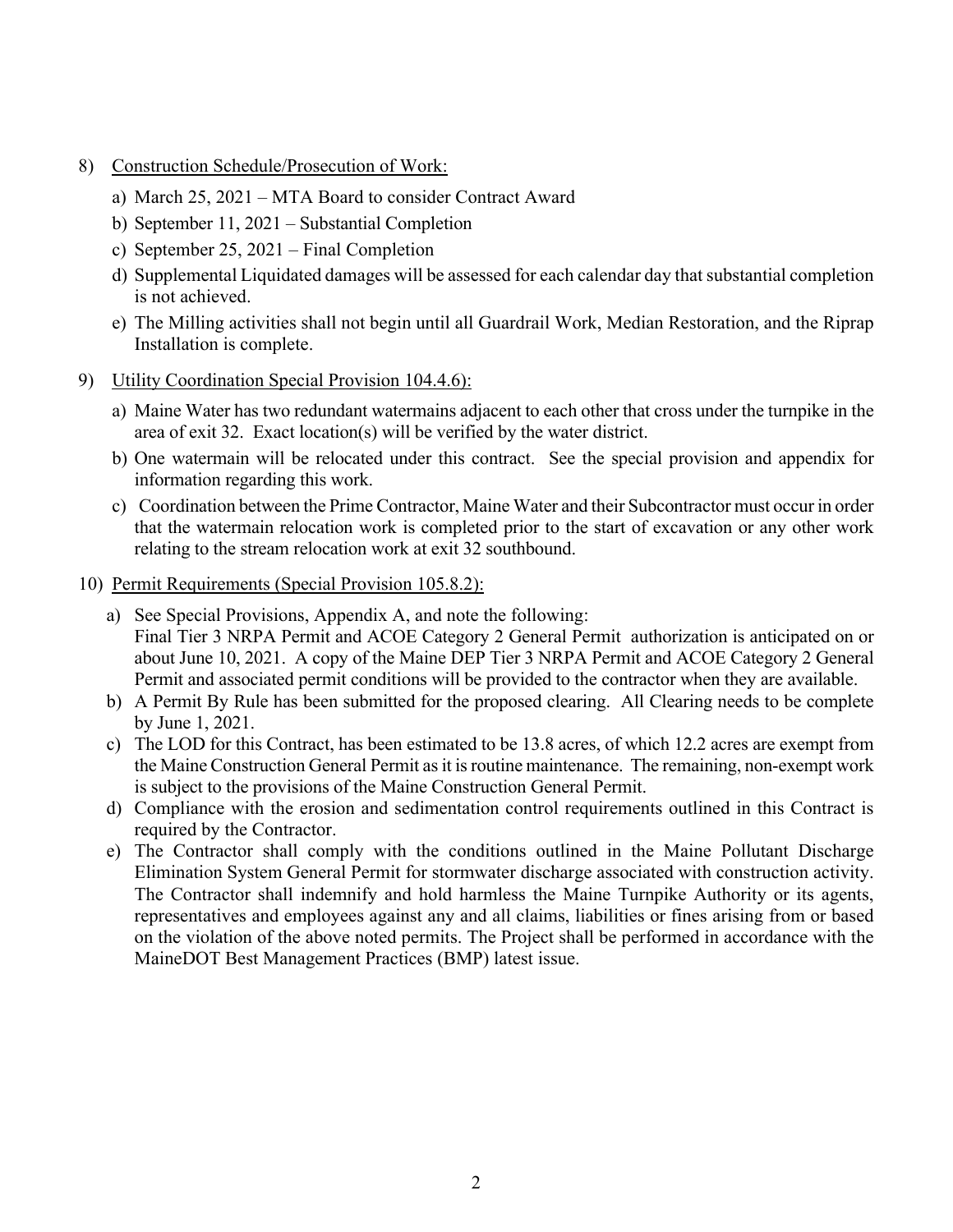## 11) General Requirements

- a) U-Turns at toll plazas and median openings are not allowed.
- b) Contractor access to and from the mainline shall not negatively impact mainline traffic flow. The Contractor may be required to establish lane closures to provide for safe access. Refer to Special Provision 652, Specific Project Maintenance of Traffic Requirements, for lane closure restrictions.
- c) All vehicles used on the Project, shall be equipped with amber flashing beacons in accordance with Supplemental Specification 652.3.4.
- d) All jobsite personnel shall wear a safety vest labeled as ANSI 107-2004 standard performance for Class 3 risk exposures at all times. This requirement also applies to truck drivers and equipment operators when out of an enclosed cab.
- e) Berm corrections for drop-offs of more than 3" must be made prior to shifting traffic adjacent to the shoulder requiring correction.
- 12) Traffic Control (Special Provision Section 652):
	- a) Contractor is responsible for supplying all traffic control.
	- b) Lane closures Temporary lane closures that would restrict travel to one lane in each direction shall be conducted at night between the times presented in the lane closure tables shown in Special Provision 652. Liquidated damages shall be assessed at \$1,000/minute for every minute that a temporary lane closure is in place outside the times presented in the lane closure table shown in Special Provision 652. This language is going to be revised with Addendum #1 to match the language in special provision 652 which states; Closures that are setup early or that remain in place outside of the approved time period shall be subject to a lane rental fee of \$1,000 per five minutes for every five minutes outside of the approved time.
	- c) 652 SP replaces the MTA 2016 Supplemental Specification Section 652, substantive revisions have been "bolded" in the 652 SP
- 13) Specific Contract Items
	- a) Special Provision 202 Removing Structures and Obstructions removing Pavement surface has been revised. The forward operating speed shall be limited to a maximum speed of 50 feet per minute (fpm). The limited speed is not to be calculated on an average basis over time but shall be the actual limitation at any moment during the milling operation.
	- b) Special Provision 211- Ditch and Inslope Excavation Median Restoration
	- c) Special Provision 403 Bituminous Pavement Surface course shall be 12.5 mm (Polymer Modified) – RAP meeting Class 1, PG 64E-28. Mix shall include Hydrated Lime Mix shall include Zycotherm anti-strip additive.
	- d) Contractor shall string each of the northbound and southbound approaching and departing lanes to the Saco River Bridge in advance of milling and paving operations. This work shall be completed by the contractors' personnel experienced in stringing bridge approaching and departing lanes. The contractor shall provide advance notice to the Authority's Resident Engineer so that they can be present.
	- e) The Median Shoulder Reconstruction Typical applies to the known locations listed, as well as potentially unknown locations. Upon removal of the surface pavement from the median shoulder, the Resident shall review the condition of remaining pavement to determine additional areas of shoulder reconstruction.
	- f) The Existing 32 off ramp lighting shall remain in operation during the hours of one hour before sunset to one hour after sunrise during the duration of the construction.